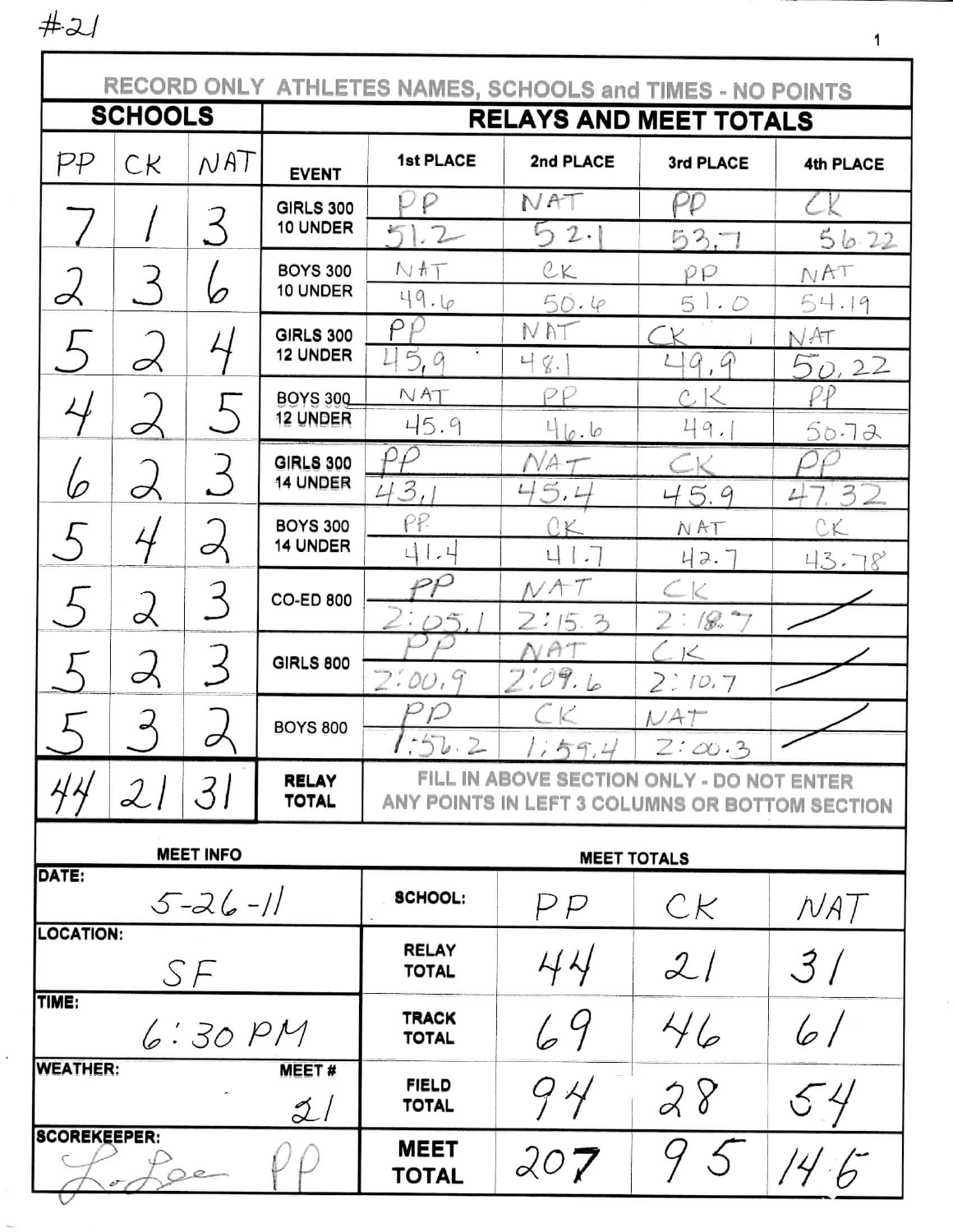$#2/$ 

|                          |              |         | RECORD ONLY ATHLETES NAMES, SCHOOLS and TIMES - NO POINTS |                                   |                                 |                                           |                              |  |
|--------------------------|--------------|---------|-----------------------------------------------------------|-----------------------------------|---------------------------------|-------------------------------------------|------------------------------|--|
| <b>SCHOOLS</b>           |              |         | <b>TRACK (SPRINTS &amp; MILE)</b>                         |                                   |                                 |                                           |                              |  |
| $\mathcal{P}\mathcal{P}$ | СK           | NAT     | <b>EVENT</b>                                              | 1st PLACE                         | 2nd PLACE                       | 3rd PLACE                                 | 4th PLACE                    |  |
|                          |              |         | $\subset$ $\lt$<br>10.8                                   | CК<br>10.9                        | $\rho\rho$<br>11.0              | NAT                                       |                              |  |
| 2                        |              |         | GIRLS 8                                                   |                                   | E. GiancarloL. Lopaccho         | $A.$ A $Hea$                              | K.Hughec                     |  |
| 2                        |              | $\zeta$ | BOYS <sub>8</sub>                                         | NAT<br>10.6                       | CLC<br>10.7                     | $\varphi\varrho$<br>11.0                  | 11.34<br>CK.                 |  |
|                          |              |         |                                                           | N. SCHLEE                         | A. CUSACK                       | B. ZILLARINA                              | J. MARTINO                   |  |
|                          | $\downarrow$ |         | GIRLS 9                                                   | NAT<br>$12 - 7$                   | 13.0                            | ρφ<br>13.8                                | 14.2<br>$c_{\mathcal{K}}$    |  |
| ⊲                        |              |         |                                                           | E, Ga                             | S,<br>Denz                      |                                           | J. Dombrowski B. Browill and |  |
|                          |              |         | BOYS <sub>9</sub>                                         | $c_{K}$<br>2.0                    | $\mathcal{P}\mathcal{P}$<br>3.4 | NAT<br>13,1                               | NAT<br>13.2                  |  |
|                          |              |         |                                                           | Q. CUSACK                         | PEREZ<br>₽                      | HANNON<br>K.<br>ρP                        | N. BESCKER<br>CK             |  |
|                          |              |         | GIRLS 10                                                  | 12.6<br>V. gran                   | 12.7<br>NAT                     | 12.9                                      | 14.5                         |  |
|                          |              |         |                                                           | 12.1<br>CLC                       | L. Nanno<br>NAT<br>13.2         | $N_{i}$ $V_{i}$ (lanni)<br>12.4<br>NAT    | J. Lojaconi<br>PP<br>12.7    |  |
|                          |              |         | BOYS 10                                                   | $R, G$ IANCARIO                   | J. JOTTUSON                     | $L$ KHANGI                                | $J.$ Lyon                    |  |
|                          |              |         |                                                           | 109<br>PΡ                         | NAT<br>12.2                     | 12.7<br>NA-                               | 13.4                         |  |
| D                        |              |         | GIRLS 11                                                  | A. Anderson                       | $B.$ Hughes                     | $M_{\odot}$ Fiorcesa                      | $A \cdot LeC$                |  |
|                          |              |         |                                                           | NAT<br>V.2                        | ₽P<br>12.2                      | PP<br>12.5                                | C <sub>K</sub><br>$12 - 8$   |  |
|                          |              |         | <b>BOYS 11</b>                                            | J. WALTER                         | M. SPENCER                      | C. DIPASQUAET                             | T, FOSTER                    |  |
|                          |              |         |                                                           | $^{\rho_{{\cal F}}}$<br>$  . \nD$ | ρρ<br>1.4                       | 11. S                                     |                              |  |
| 8                        |              |         | GIRLS 12                                                  | $I.$ Heinold                      | K. Villanni                     | M. Sinagra                                | EMCINTURE                    |  |
|                          |              |         | <b>BOYS 12</b>                                            | $\wp$<br>11.4                     | NAT<br>11.7                     | 12,1<br>C1C                               | CK<br>12.2                   |  |
|                          |              |         |                                                           | S. KENDALL                        | W. NEIMER                       | W. FROUD                                  | S. PIRATT                    |  |
|                          |              |         | GIRLS 13                                                  |                                   | L1C<br>$\overline{\phantom{a}}$ | ŅА                                        | 2.7<br>$\mathcal{A}$         |  |
|                          |              |         |                                                           | <b>BASSIN</b>                     | $M. O'$ heil                    | M. Bradley                                | M <i>Sepson</i>              |  |
| 4                        |              |         | <b>BOYS 13</b>                                            | 9.6<br>NAT                        | pp<br>10.5                      | 11.4<br>$C_{\text{K}}$                    | PP<br>12.0                   |  |
|                          | ∽            |         |                                                           | K. BESECKER                       | T. JOHNSON<br>11.2              | N FOSTER                                  | R. STILLER                   |  |
| $\left( \right)$         |              |         | <b>GIRLS 14</b><br><b>BOYS 14</b>                         | -11.<br>NAT                       |                                 | K, Lee                                    | 30<br>K Brazilova            |  |
|                          |              |         |                                                           | A. Mann<br>PP<br>10.6             | M. Lee<br>NAT<br>10,7           | 10.8<br>c                                 | C<br>$\lfloor \cdot \rfloor$ |  |
| 5                        |              | 3       |                                                           | S. GRAY                           |                                 |                                           |                              |  |
|                          |              |         | <b>GIRLS MILE</b>                                         | 6.25<br>$_{\rho\rho}$             | J. OSBORN<br>NAT<br>6.27        | P. SINAGRA<br>28<br>NΑ<br>6               | J. GKENF<br>9.37             |  |
|                          |              |         |                                                           | KV Narini                         | DORIE                           | 9.0216                                    | K.SIMON                      |  |
|                          |              |         |                                                           | NAT<br>6.06                       | CK<br>6.08                      | (a, 24)                                   | 料<br>6.48                    |  |
| 3                        |              |         | <b>BOYS MILE</b>                                          | A, TOMMANI                        | P.SINAGRA                       | F. SCHICTEL                               | $H, Y_0 \cup N_9$            |  |
|                          |              |         | <b>TRACK</b>                                              |                                   |                                 | FILL IN ABOVE SECTION ONLY - DO NOT ENTER |                              |  |
|                          |              |         | <b>TOTAL</b>                                              |                                   |                                 | ANY POINTS IN LEFT 3 COLUMNS              |                              |  |